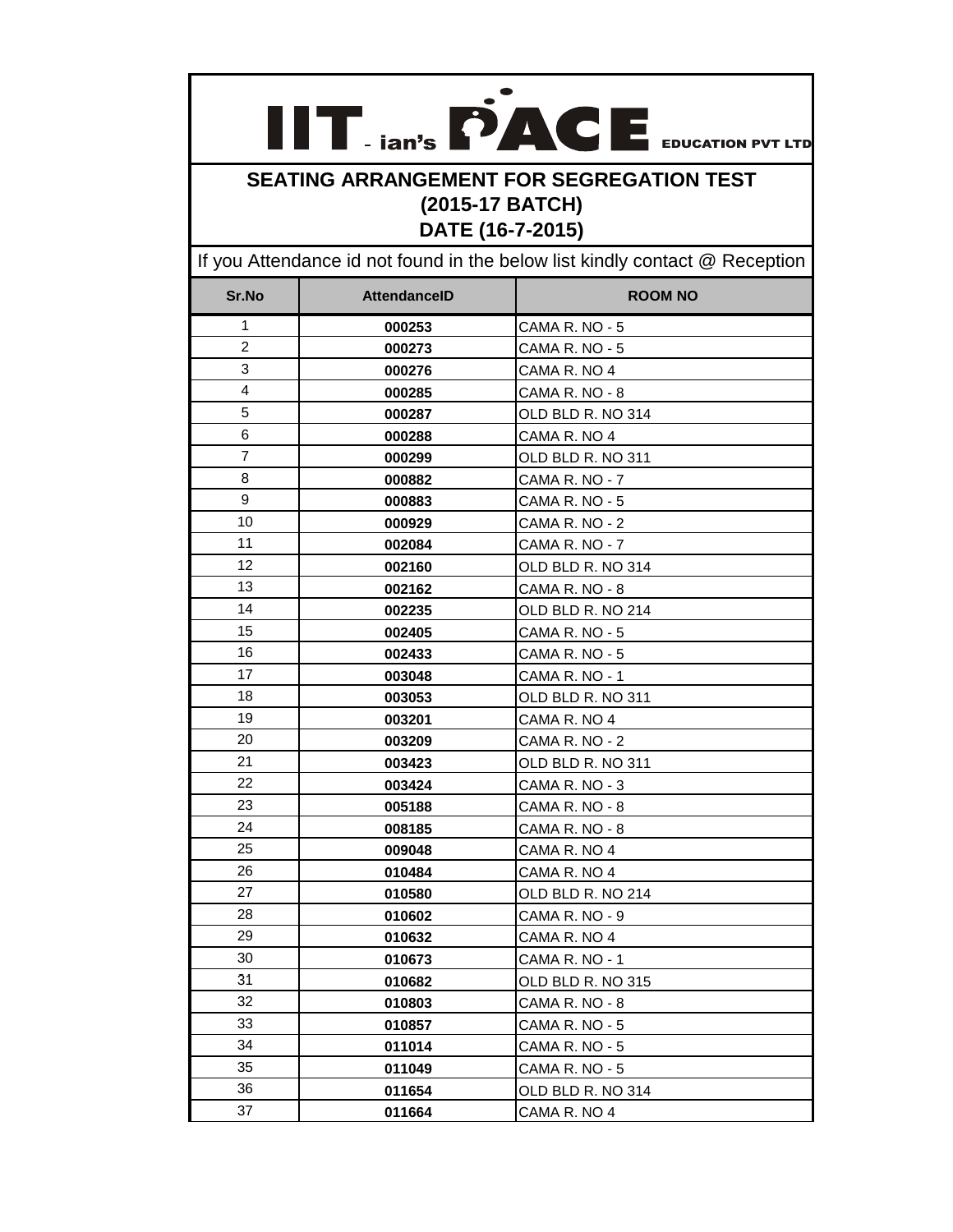| Sr.No | <b>AttendancelD</b> | <b>ROOM NO</b>    |
|-------|---------------------|-------------------|
| 38    | 011754              | CAMA R. NO - 1    |
| 39    | 011767              | CAMA R. NO - 6    |
| 40    | 011932              | CAMA R. NO - 1    |
| 41    | 011953              | OLD BLD R. NO 314 |
| 42    | 012770              | CAMA R. NO - 8    |
| 43    | 012973              | CAMA R. NO - 2    |
| 44    | 013182              | CAMA R. NO - 2    |
| 45    | 014339              | CAMA R. NO 4      |
| 46    | 014671              | OLD BLD R. NO 214 |
| 47    | 015655              | CAMA R. NO - 3    |
| 48    | 015656              | CAMA R. NO - 1    |
| 49    | 016561              | CAMA R. NO 4      |
| 50    | 018309              | CAMA R. NO 4      |
| 51    | 018430              | CAMA R. NO - 6    |
| 52    | 018662              | CAMA R. NO - 2    |
| 53    | 018720              | CAMA R. NO - 8    |
| 54    | 019010              | CAMA R. NO 4      |
| 55    | 019017              | OLD BLD R. NO 314 |
| 56    | 019038              | CAMA R. NO - 5    |
| 57    | 019143              | CAMA R. NO 4      |
| 58    | 019319              | CAMA R. NO - 5    |
| 59    | 020215              | CAMA R. NO - 3    |
| 60    | 021294              | CAMA R. NO - 9    |
| 61    | 021751              | OLD BLD R. NO 314 |
| 62    | 021931              | CAMA R. NO - 1    |
| 63    | 021956              | CAMA R. NO 4      |
| 64    | 022181              | OLD BLD R. NO 214 |
| 65    | 022314              | OLD BLD R. NO 314 |
| 66    | 022746              | CAMA R. NO - 7    |
| 67    | 022782              | CAMA R. NO 4      |
| 68    | 024217              | CAMA R. NO - 2    |
| 69    | 024837              | CAMA R. NO 4      |
| 70    | 026091              | CAMA R. NO - 3    |
| 71    | 026606              | CAMA R. NO - 2    |
| 72    | 026608              | OLD BLD R. NO 311 |
| 73    | 026615              | CAMA R. NO - 8    |
| 74    | 026617              | CAMA R. NO - 8    |
| 75    | 026620              | CAMA R. NO - 6    |
| 76    | 026631              | OLD BLD R. NO 314 |
| 77    | 026636              | CAMA R. NO - 9    |
| 78    | 026637              | CAMA R. NO - 2    |
| 79    | 026647              | CAMA R. NO - 3    |
| 80    | 026650              | CAMA R. NO - 2    |
| 81    | 026662              | CAMA R. NO - 3    |
| 82    | 026673              | CAMA R. NO - 2    |
| 83    | 026675              | CAMA R. NO - 5    |
| 84    | 026679              | CAMA R. NO - 1    |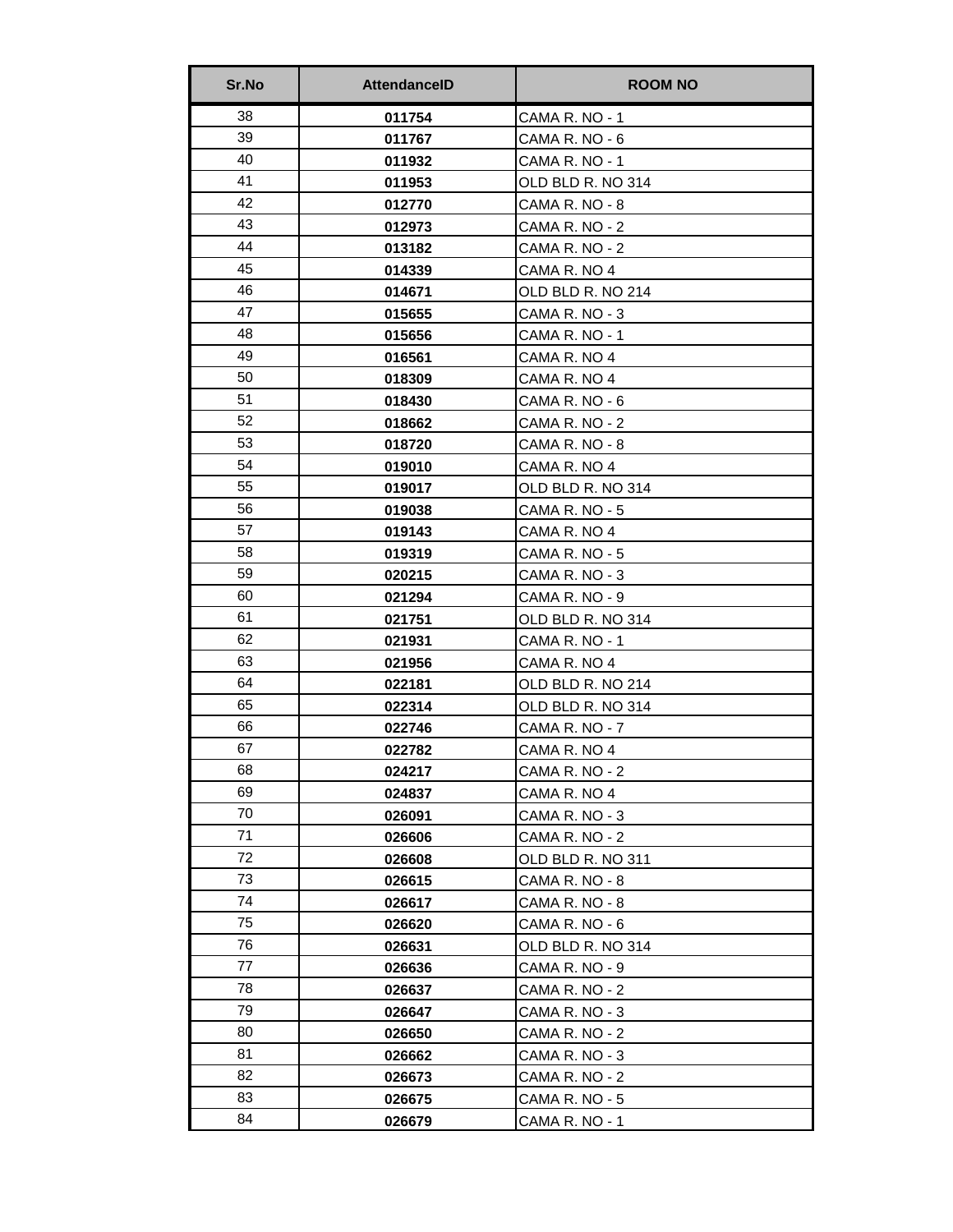| Sr.No | <b>AttendancelD</b> | <b>ROOM NO</b>    |
|-------|---------------------|-------------------|
| 85    | 026696              | CAMA R. NO - 6    |
| 86    | 026700              | CAMA R. NO - 1    |
| 87    | 026702              | CAMA R. NO - 5    |
| 88    | 026703              | CAMA R. NO - 8    |
| 89    | 026706              | CAMA R. NO - 1    |
| 90    | 026707              | CAMA R. NO - 7    |
| 91    | 026708              | CAMA R. NO - 5    |
| 92    | 026711              | CAMA R. NO - 6    |
| 93    | 026718              | OLD BLD R. NO 315 |
| 94    | 026719              | CAMA R. NO - 5    |
| 95    | 026725              | CAMA R. NO - 5    |
| 96    | 026726              | CAMA R. NO - 9    |
| 97    | 026727              | CAMA R. NO - 8    |
| 98    | 026728              | OLD BLD R. NO 311 |
| 99    | 026729              | OLD BLD R. NO 311 |
| 100   | 026734              | OLD BLD R. NO 314 |
| 101   | 026735              | CAMA R. NO - 2    |
| 102   | 026736              | CAMA R. NO - 2    |
| 103   | 026739              | CAMA R. NO - 8    |
| 104   | 026740              | CAMA R. NO - 9    |
| 105   | 026741              | CAMA R. NO - 5    |
| 106   | 026742              | CAMA R. NO - 8    |
| 107   | 026757              | OLD BLD R. NO 311 |
| 108   | 026758              | CAMA R. NO - 1    |
| 109   | 026759              | CAMA R. NO - 8    |
| 110   | 026760              | CAMA R. NO - 8    |
| 111   | 026763              | CAMA R. NO - 7    |
| 112   | 026770              | CAMA R. NO - 7    |
| 113   | 026773              | CAMA R. NO - 1    |
| 114   | 026775              | OLD BLD R. NO 315 |
| 115   | 026777              | OLD BLD R. NO 314 |
| 116   | 026782              | CAMA R. NO - 5    |
| 117   | 026792              | CAMA R. NO - 6    |
| 118   | 026794              | OLD BLD R. NO 314 |
| 119   | 026797              | CAMA R. NO - 8    |
| 120   | 026806              | OLD BLD R. NO 314 |
| 121   | 026818              | CAMA R. NO - 8    |
| 122   | 026819              | CAMA R. NO - 5    |
| 123   | 026820              | CAMA R. NO - 7    |
| 124   | 026823              | CAMA R. NO - 9    |
| 125   | 026826              | CAMA R. NO - 6    |
| 126   | 026831              | CAMA R. NO - 2    |
| 127   | 026834              | OLD BLD R. NO 314 |
| 128   | 026836              | OLD BLD R. NO 315 |
| 129   | 026839              | CAMA R. NO - 1    |
| 130   | 026843              | CAMA R. NO - 6    |
| 131   | 026846              | OLD BLD R. NO 315 |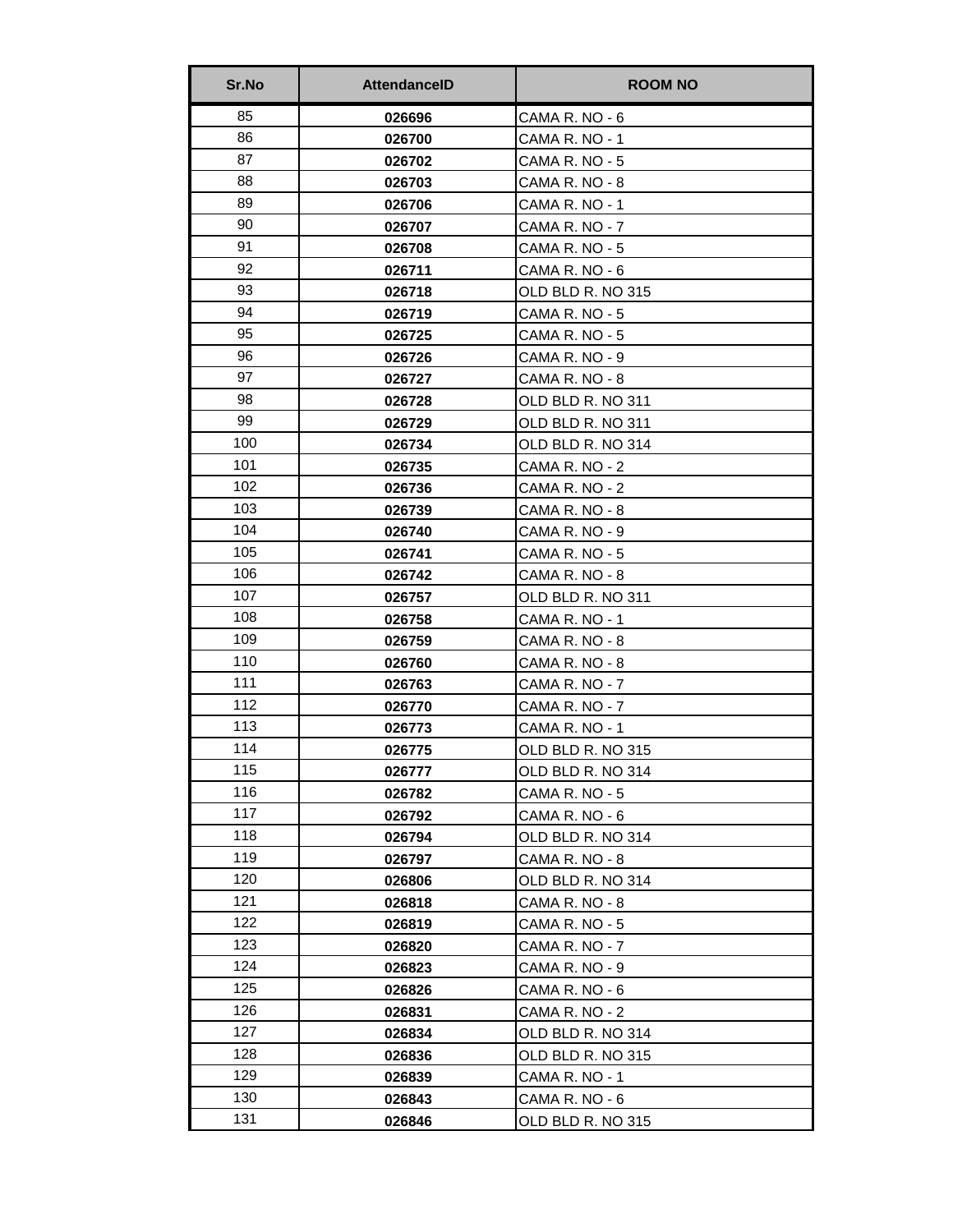| Sr.No | <b>AttendancelD</b> | <b>ROOM NO</b>    |
|-------|---------------------|-------------------|
| 132   | 026848              | CAMA R. NO - 2    |
| 133   | 026849              | CAMA R. NO - 7    |
| 134   | 026850              | OLD BLD R. NO 314 |
| 135   | 026854              | CAMA R. NO - 1    |
| 136   | 026855              | OLD BLD R. NO 314 |
| 137   | 026863              | CAMA R. NO - 3    |
| 138   | 026867              | CAMA R. NO - 1    |
| 139   | 026877              | CAMA R. NO - 6    |
| 140   | 026884              | OLD BLD R. NO 311 |
| 141   | 026889              | CAMA R. NO - 9    |
| 142   | 026890              | CAMA R. NO - 6    |
| 143   | 026893              | CAMA R. NO - 9    |
| 144   | 026904              | CAMA R. NO - 2    |
| 145   | 026921              | CAMA R. NO - 1    |
| 146   | 026928              | CAMA R. NO - 2    |
| 147   | 026935              | CAMA R. NO - 3    |
| 148   | 026946              | CAMA R. NO - 3    |
| 149   | 026950              | CAMA R. NO - 5    |
| 150   | 026952              | CAMA R. NO - 8    |
| 151   | 026962              | OLD BLD R. NO 315 |
| 152   | 026963              | CAMA R. NO - 7    |
| 153   | 026965              | CAMA R. NO - 9    |
| 154   | 026968              | OLD BLD R. NO 311 |
| 155   | 026971              | CAMA R. NO - 8    |
| 156   | 026974              | CAMA R. NO - 6    |
| 157   | 026978              | CAMA R. NO - 8    |
| 158   | 026987              | CAMA R. NO - 5    |
| 159   | 026993              | CAMA R. NO - 9    |
| 160   | 026995              | OLD BLD R. NO 311 |
| 161   | 026998              | OLD BLD R. NO 214 |
| 162   | 026999              | OLD BLD R. NO 315 |
| 163   | 027003              | CAMA R. NO - 8    |
| 164   | 027011              | CAMA R. NO - 3    |
| 165   | 027021              | OLD BLD R. NO 315 |
| 166   | 027024              | CAMA R. NO - 7    |
| 167   | 027032              | CAMA R. NO - 2    |
| 168   | 027033              | CAMA R. NO - 3    |
| 169   | 027035              | CAMA R. NO - 9    |
| 170   | 027037              | CAMA R. NO - 3    |
| 171   | 027040              | CAMA R. NO - 5    |
| 172   | 027041              | OLD BLD R. NO 315 |
| 173   | 027042              | OLD BLD R. NO 314 |
| 174   | 027047              | CAMA R. NO - 1    |
| 175   | 027048              | CAMA R. NO - 8    |
| 176   | 027055              | CAMA R. NO - 7    |
| 177   | 027066              | CAMA R. NO - 9    |
| 178   | 027076              | CAMA R. NO - 3    |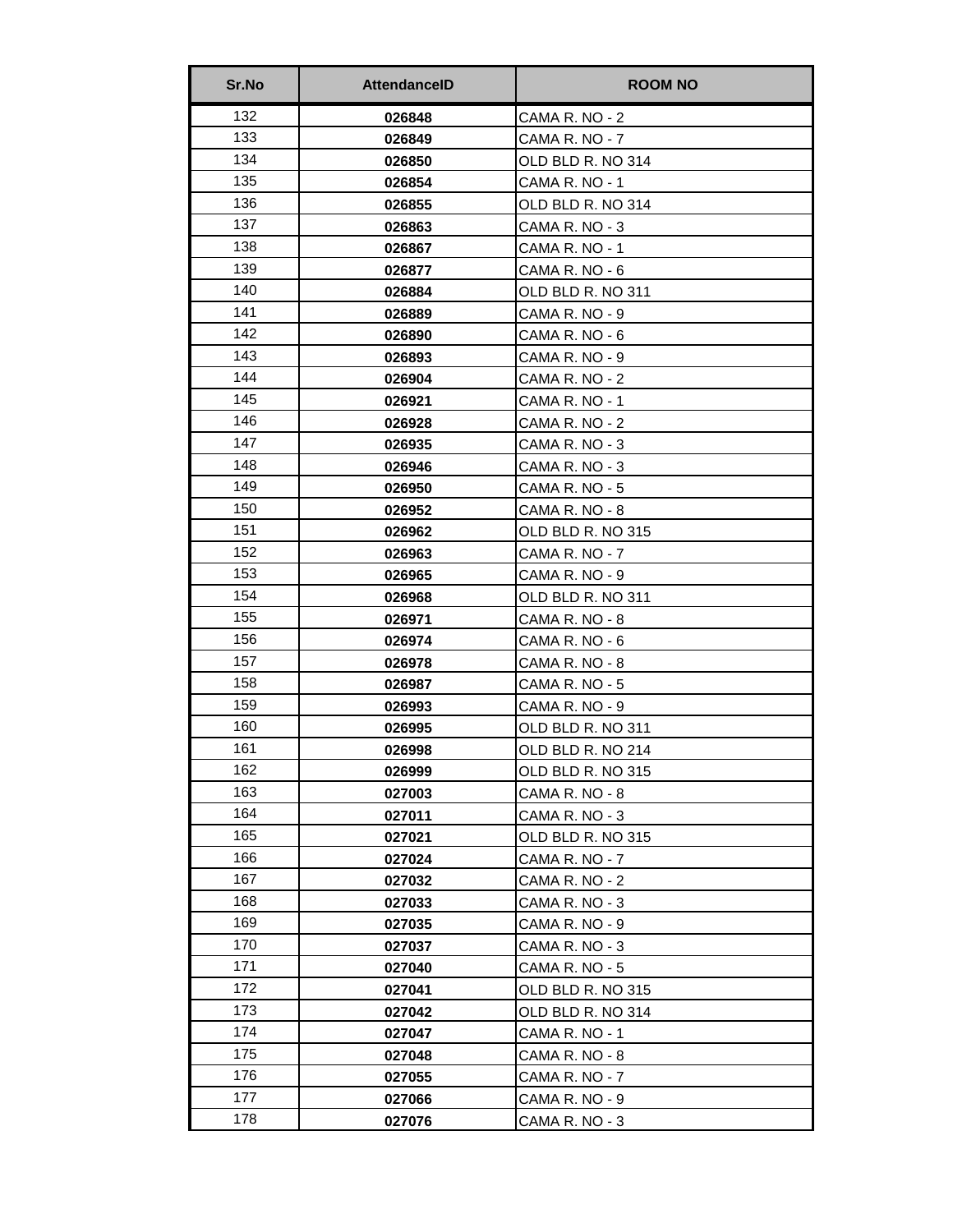| Sr.No | <b>AttendancelD</b> | <b>ROOM NO</b>    |
|-------|---------------------|-------------------|
| 179   | 027087              | OLD BLD R. NO 314 |
| 180   | 027088              | CAMA R. NO - 2    |
| 181   | 027089              | CAMA R. NO - 2    |
| 182   | 027091              | CAMA R. NO - 3    |
| 183   | 027098              | OLD BLD R. NO 214 |
| 184   | 027101              | OLD BLD R. NO 315 |
| 185   | 027103              | CAMA R. NO - 6    |
| 186   | 027110              | CAMA R. NO - 9    |
| 187   | 027111              | CAMA R. NO - 5    |
| 188   | 027114              | CAMA R. NO - 8    |
| 189   | 027122              | CAMA R. NO - 2    |
| 190   | 027124              | CAMA R. NO - 1    |
| 191   | 027126              | CAMA R. NO - 7    |
| 192   | 027129              | CAMA R. NO - 9    |
| 193   | 027133              | CAMA R. NO - 7    |
| 194   | 027138              | CAMA R. NO - 1    |
| 195   | 027141              | CAMA R. NO - 1    |
| 196   | 027148              | CAMA R. NO - 2    |
| 197   | 027157              | CAMA R. NO - 7    |
| 198   | 027159              | CAMA R. NO - 2    |
| 199   | 027166              | CAMA R. NO - 2    |
| 200   | 027167              | CAMA R. NO - 2    |
| 201   | 027168              | CAMA R. NO - 1    |
| 202   | 027170              | CAMA R. NO - 8    |
| 203   | 027171              | OLD BLD R. NO 214 |
| 204   | 027174              | CAMA R. NO - 7    |
| 205   | 027177              | CAMA R. NO - 5    |
| 206   | 027178              | CAMA R. NO - 8    |
| 207   | 027179              | CAMA R. NO - 3    |
| 208   | 027210              | CAMA R. NO - 6    |
| 209   | 027214              | CAMA R. NO - 2    |
| 210   | 027218              | CAMA R. NO - 1    |
| 211   | 027227              | CAMA R. NO - 2    |
| 212   | 027231              | CAMA R. NO - 3    |
| 213   | 027233              | OLD BLD R. NO 214 |
| 214   | 027242              | CAMA R. NO - 3    |
| 215   | 027244              | OLD BLD R. NO 314 |
| 216   | 027249              | OLD BLD R. NO 214 |
| 217   | 027288              | CAMA R. NO - 8    |
| 218   | 027303              | CAMA R. NO - 5    |
| 219   | 027324              | CAMA R. NO - 8    |
| 220   | 027354              | CAMA R. NO - 1    |
| 221   | 027359              | CAMA R. NO - 7    |
| 222   | 027361              | OLD BLD R. NO 314 |
| 223   | 027363              | CAMA R. NO - 8    |
| 224   | 027367              | CAMA R. NO - 3    |
| 225   | 027430              | OLD BLD R. NO 314 |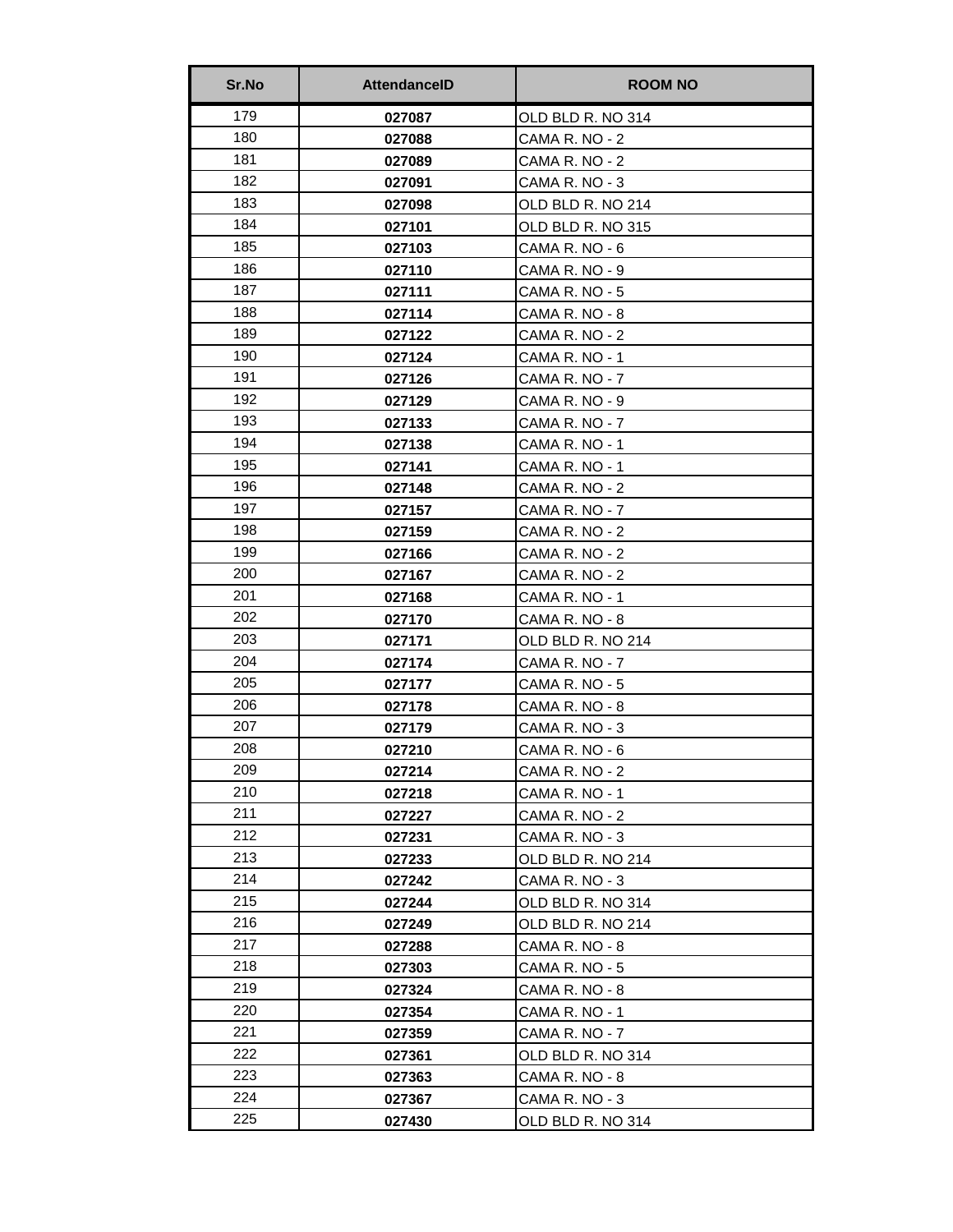| Sr.No      | <b>AttendanceID</b> | <b>ROOM NO</b>                   |
|------------|---------------------|----------------------------------|
| 226        | 027433              | OLD BLD R. NO 311                |
| 227        | 027457              | CAMA R. NO - 7                   |
| 228        | 027487              | CAMA R. NO - 6                   |
| 229        | 027497              | CAMA R. NO - 5                   |
| 230        | 027557              | CAMA R. NO - 7                   |
| 231        | 027559              | CAMA R. NO - 8                   |
| 232        | 027560              | CAMA R. NO - 8                   |
| 233        | 027583              | OLD BLD R. NO 314                |
| 234        | 027633              | OLD BLD R. NO 214                |
| 235        | 027656              | CAMA R. NO - 9                   |
| 236        | 027667              | CAMA R. NO - 5                   |
| 237        | 027707              | CAMA R. NO - 2                   |
| 238        | 027742              | CAMA R. NO - 6                   |
| 239        | 027754              | OLD BLD R. NO 311                |
| 240        | 027783              | CAMA R. NO - 6                   |
| 241        | 027804              | OLD BLD R. NO 315                |
| 242        | 027928              | OLD BLD R. NO 214                |
| 243        | 027944              | CAMA R. NO - 5                   |
| 244        | 027945              | CAMA R. NO - 5                   |
| 245        | 027959              | CAMA R. NO - 8                   |
| 246        | 027983              | CAMA R. NO - 6                   |
| 247        | 027985              | OLD BLD R. NO 314                |
| 248        | 027986              | OLD BLD R. NO 311                |
| 249        | 027996              | CAMA R. NO - 1                   |
| 250        | 028018              | CAMA R. NO - 7                   |
| 251        | 028079              | OLD BLD R. NO 314                |
| 252        | 028099              | CAMA R. NO - 7                   |
| 253        | 028104              | CAMA R. NO - 1                   |
| 254        | 028149              | OLD BLD R. NO 214                |
| 255        | 028158              | CAMA R. NO - 7                   |
| 256        | 028238              | CAMA R. NO - 5                   |
| 257        | 028330              | CAMA R. NO - 6                   |
| 258        | 028452              | CAMA R. NO - 3                   |
| 259        | 028475              | CAMA R. NO - 6                   |
| 260        | 028502              | CAMA R. NO - 5                   |
| 261        | 028574              | CAMA R. NO - 1                   |
| 262        | 028581              | CAMA R. NO - 5                   |
| 263        | 028656              | CAMA R. NO - 9                   |
| 264        | 028667              | CAMA R. NO - 6                   |
| 265        | 028670              | CAMA R. NO - 3                   |
| 266        | 028719              | OLD BLD R. NO 314                |
| 267        | 028782              | OLD BLD R. NO 311                |
| 268        | 028783              | OLD BLD R. NO 214                |
| 269        | 028801              | OLD BLD R. NO 314                |
| 270<br>271 | 028816<br>028817    | CAMA R. NO - 9<br>CAMA R. NO - 6 |
| 272        | 028828              | CAMA R. NO - 3                   |
| 273        | 028831              | CAMA R. NO - 9                   |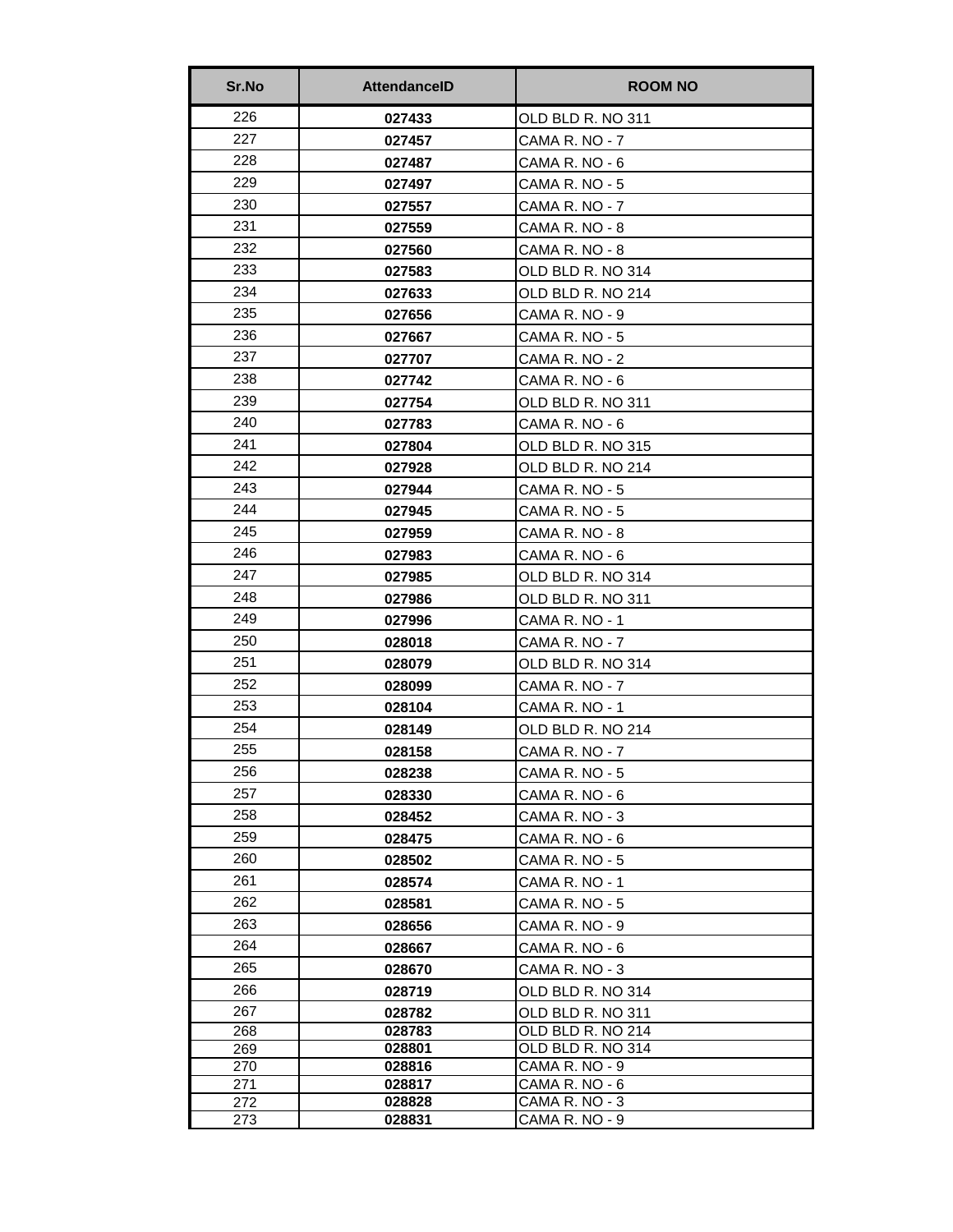| Sr.No      | <b>AttendanceID</b> | <b>ROOM NO</b>                       |
|------------|---------------------|--------------------------------------|
| 274        | 028833              | OLD BLD R. NO 315                    |
| 275        | 028839              | CAMA R. NO - 1                       |
| 276        | 028848              | OLD BLD R. NO 311                    |
| 277        | 028866              | CAMA R. NO - 3                       |
| 278        | 028868              | CAMA R. NO - 6                       |
| 279        | 028882              | CAMA R. NO - 1                       |
| 280        | 028901              | CAMA R. NO - 6                       |
| 281        | 028912              | OLD BLD R. NO 314                    |
| 282        | 028917              | CAMA R. NO - 1                       |
| 283        | 028923              | CAMA R. NO - 3                       |
| 284        | 028955              | CAMA R. NO - 7                       |
| 285        | 028958              | CAMA R. NO - 9                       |
| 286        | 028992              | CAMA R. NO - 8                       |
| 287        | 029018              | OLD BLD R. NO 311                    |
| 288        | 029022              | CAMA R. NO - 9                       |
| 289        | 029030              | CAMA R. NO - 9                       |
| 290        | 029040              | CAMA R. NO - 5                       |
| 291        | 029053              | CAMA R. NO - 2                       |
| 292        | 029071              | CAMA R. NO - 8                       |
| 293        | 029078              | OLD BLD R. NO 314                    |
| 294        | 029082              | CAMA R. NO - 2                       |
| 295        | 029086              | OLD BLD R. NO 311                    |
| 296        | 029113              | CAMA R. NO - 3                       |
| 297        | 029114              | CAMA R. NO - 5                       |
| 298        | 029117              | CAMA R. NO - 7                       |
| 299        | 029122              | CAMA R. NO - 6                       |
| 300        | 029136              | CAMA R. NO - 5                       |
| 301        | 029137              | CAMA R. NO - 7                       |
| 302        | 029153              | CAMA R. NO - 1                       |
| 303        | 029164              | CAMA R. NO - 9                       |
| 304        | 029166              | CAMA R. NO - 1                       |
| 305        | 029167              | OLD BLD R. NO 311                    |
| 306        | 029170              | OLD BLD R. NO 314                    |
| 307        | 029172              | CAMA R. NO - 7                       |
| 308        | 029186              | CAMA R. NO - 1                       |
| 309        | 029191              | CAMA R. NO - 3                       |
| 310        | 029193              | OLD BLD R. NO 314                    |
| 311        | 029196              | CAMA R. NO - 1                       |
| 312        | 029198              | CAMA R. NO - 1                       |
| 313        | 029205              | CAMA R. NO - 3                       |
| 314        | 029209              | OLD BLD R. NO 314                    |
| 315<br>316 | 029215<br>029219    | OLD BLD R. NO 314<br>CAMA R. NO - 9  |
|            | 029231              | CAMA R. NO - 3                       |
| 317<br>318 | 029237              | CAMA R. NO - 9                       |
| 319        | 029240              | OLD BLD R. NO 311                    |
|            | 029241              | CAMA R. NO - 1                       |
| 320        | 029245              |                                      |
| 321<br>322 |                     | CAMA R. NO - 7<br>OLD BLD R. NO 311  |
|            | 029254<br>029255    | CAMA R. NO - 5                       |
| 323<br>324 |                     | OLD BLD R. NO 311                    |
|            | 029261<br>029266    | CAMA R. NO - 1                       |
| 325        | 029271              | CAMA R. NO - 2                       |
| 326        |                     |                                      |
| 327        | 029316<br>029331    | CAMA R. NO - 9<br>CAMA R. NO - 9     |
| 328        | 029332              | OLD BLD R. NO 314                    |
| 329        |                     |                                      |
| 330        | 029333              | CAMA R. NO - 3                       |
| 331        | 029343              | $\overline{\mathsf{CAMA}}$ R. NO - 8 |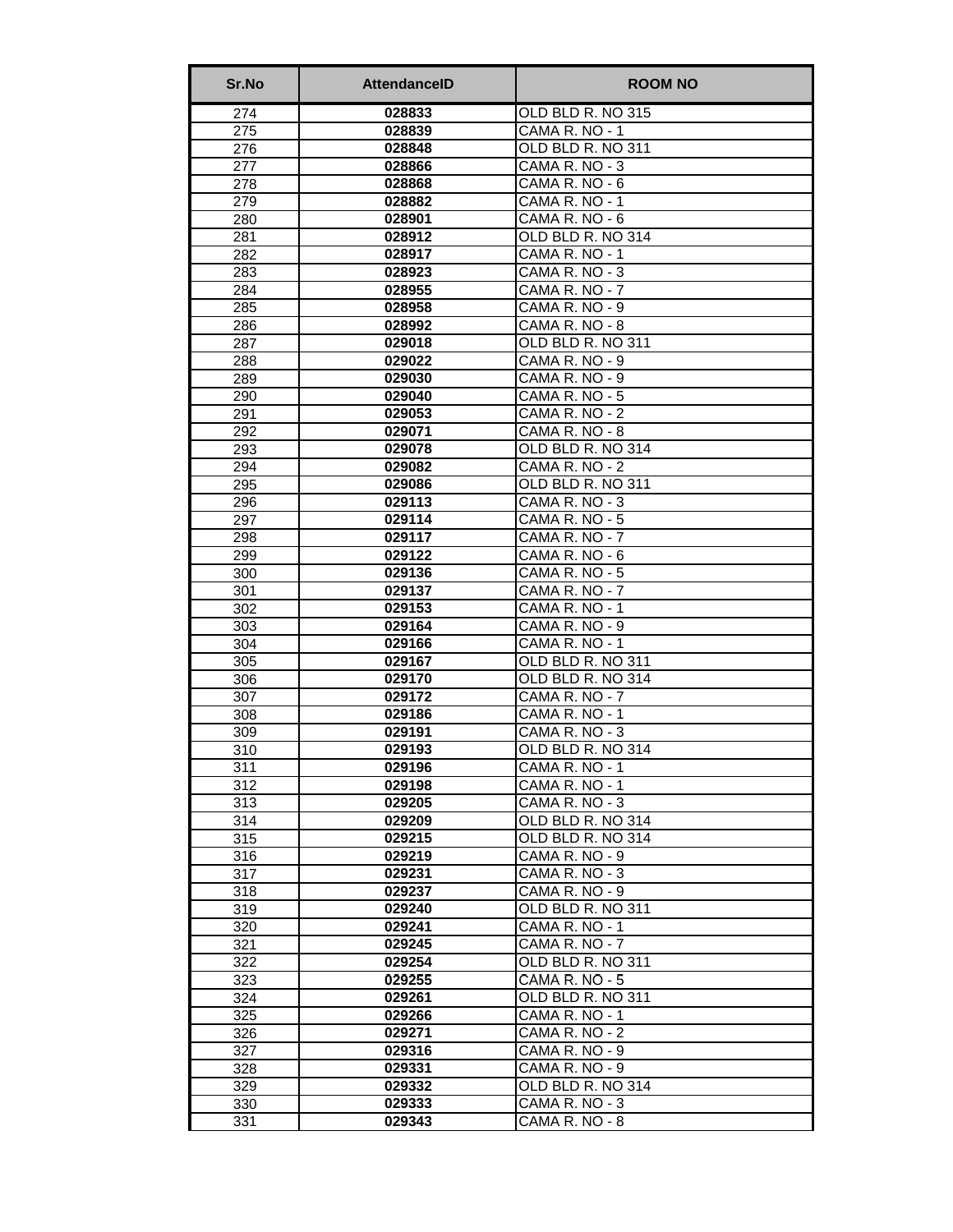| Sr.No | <b>AttendancelD</b> | <b>ROOM NO</b>    |
|-------|---------------------|-------------------|
| 332   | 029377              | CAMA R. NO - 2    |
| 333   | 029379              | CAMA R. NO - 3    |
| 334   | 029381              | CAMA R. NO - 3    |
| 335   | 029383              | CAMA R. NO - 2    |
| 336   | 029392              | CAMA R. NO - 2    |
| 337   | 029393              | CAMA R. NO - 3    |
| 338   | 029394              | OLD BLD R. NO 214 |
| 339   | 029407              | CAMA R. NO - 9    |
| 340   | 029420              | CAMA R. NO - 2    |
| 341   | 029438              | CAMA R. NO - 8    |
| 342   | 029482              | OLD BLD R. NO 314 |
| 343   | 029485              | OLD BLD R. NO 214 |
| 344   | 029541              | OLD BLD R. NO 214 |
| 345   | 029545              | OLD BLD R. NO 311 |
| 346   | 029548              | OLD BLD R. NO 311 |
| 347   | 029558              | CAMA R. NO - 7    |
| 348   | 029564              | OLD BLD R. NO 314 |
| 349   | 029571              | CAMA R. NO - 8    |
| 350   | 029638              | CAMA R. NO - 2    |
| 351   | 029639              | CAMA R. NO - 8    |
| 352   | 029643              | CAMA R. NO - 5    |
| 353   | 029645              | CAMA R. NO - 3    |
| 354   | 029650              | OLD BLD R. NO 311 |
| 355   | 029658              | OLD BLD R. NO 214 |
| 356   | 029663              | OLD BLD R. NO 214 |
| 357   | 029671              | CAMA R. NO - 6    |
| 358   | 029680              | OLD BLD R. NO 314 |
| 359   | 029721              | OLD BLD R. NO 311 |
| 360   | 029774              | CAMA R. NO - 8    |
| 361   | 029783              | OLD BLD R. NO 214 |
| 362   | 029792              | OLD BLD R. NO 311 |
| 363   | 029865              | CAMA R. NO - 6    |
| 364   | 029973              | OLD BLD R. NO 311 |
| 365   | 029974              | CAMA R. NO - 1    |
| 366   | 030017              | OLD BLD R. NO 314 |
| 367   | 030030              | CAMA R. NO - 7    |
| 368   | 030039              | CAMA R. NO - 2    |
| 369   | 030084              | CAMA R. NO - 1    |
| 370   | 030102              | CAMA R. NO - 7    |
| 371   | 030105              | CAMA R. NO - 7    |
| 372   | 030124              | OLD BLD R. NO 214 |
| 373   | 030147              | CAMA R. NO - 6    |
| 374   | 030185              | CAMA R. NO - 1    |
| 375   | 030197              | OLD BLD R. NO 311 |
| 376   | 030235              | OLD BLD R. NO 314 |
| 377   | 030246              | CAMA R. NO - 9    |
| 378   | 030261              | CAMA R. NO - 7    |
| 379   | 030283              | OLD BLD R. NO 315 |
| 380   | 030291              | OLD BLD R. NO 314 |
| 381   | 030307              | CAMA R. NO - 6    |
| 382   | 030377              | CAMA R. NO - 8    |
| 383   | 030388              | OLD BLD R. NO 315 |
| 384   | 030403              | CAMA R. NO - 9    |
| 385   | 030406              | CAMA R. NO - 9    |
| 386   | 030434              | CAMA R. NO - 8    |
| 387   | 030441              | CAMA R. NO - 6    |
| 388   | 030448              | CAMA R. NO - 5    |
| 389   | 030497              | CAMA R. NO - 9    |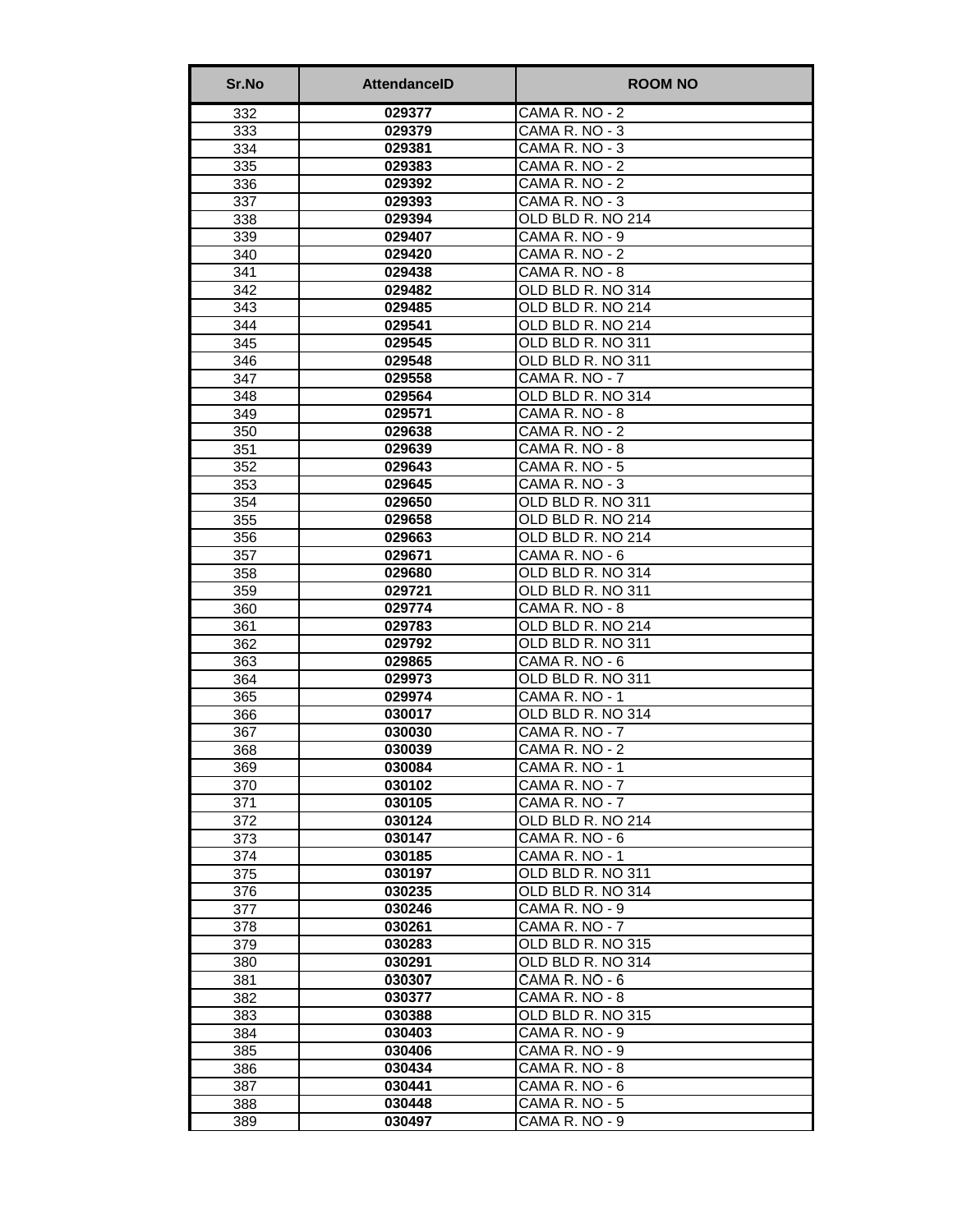| 030543<br>CAMA R. NO - 6<br>390<br>391<br>030545<br>CAMA R. NO - 7<br>392<br>CAMA R. NO - 3<br>030559 |  |
|-------------------------------------------------------------------------------------------------------|--|
|                                                                                                       |  |
|                                                                                                       |  |
|                                                                                                       |  |
| 393<br>030569<br>CAMA R. NO - 7                                                                       |  |
| 394<br>CAMA R. NO - 8<br>030610                                                                       |  |
| OLD BLD R. NO 315<br>395<br>030611                                                                    |  |
| CAMA R. NO - 9<br>396<br>030615                                                                       |  |
| 397<br>030626<br>CAMA R. NO - 8                                                                       |  |
| CAMA R. NO - 5<br>398<br>030655                                                                       |  |
| 030676<br>CAMA R. NO - 9<br>399                                                                       |  |
| 030701<br>CAMA R. NO - 8<br>400                                                                       |  |
| 401<br>030702<br>CAMA R. NO - 9                                                                       |  |
| 030709<br>CAMA R. NO - 3<br>402                                                                       |  |
| 030710<br>OLD BLD R. NO 214<br>403                                                                    |  |
| CAMA R. NO - 2<br>404<br>030762                                                                       |  |
| 030763<br>OLD BLD R. NO 311<br>405                                                                    |  |
| OLD BLD R. NO 311<br>030764<br>406                                                                    |  |
| CAMA R. NO - 7<br>407<br>030813                                                                       |  |
| 030822<br>OLD BLD R. NO 314<br>408                                                                    |  |
| CAMA R. NO - 6<br>030849<br>409                                                                       |  |
| 410<br>030932<br>CAMA R. NO - 8                                                                       |  |
| CAMA R. NO - 1<br>411<br>030954                                                                       |  |
| 412<br>030955<br>CAMA R. NO - 7                                                                       |  |
| 413<br>CAMA R. NO - 5<br>030994                                                                       |  |
| OLD BLD R. NO 314<br>414<br>031001                                                                    |  |
| OLD BLD R. NO 315<br>415<br>031002                                                                    |  |
| CAMA R. NO - 5<br>031024<br>416                                                                       |  |
| 417<br>031033<br>CAMA R. NO - 2                                                                       |  |
| 031058<br>CAMA R. NO - 5<br>418                                                                       |  |
| 419<br>CAMA R. NO - 6<br>031062                                                                       |  |
| 420<br>031071<br>OLD BLD R. NO 311                                                                    |  |
| 031078<br>CAMA R. NO - 2<br>421                                                                       |  |
| 422<br>031093<br>CAMA R. NO - 8                                                                       |  |
| 031102<br>OLD BLD R. NO 311<br>423<br>424<br>031116<br>CAMA R. NO - 5                                 |  |
| 425<br>031124<br>OLD BLD R. NO 314                                                                    |  |
| 426<br>CAMA R. NO - 6<br>031128                                                                       |  |
| 427<br>031147<br>CAMA R. NO - 3                                                                       |  |
| 428<br>031148<br>CAMA R. NO - 5                                                                       |  |
| 429<br>031149<br>CAMA R. NO - 6                                                                       |  |
| 031189<br>430<br>CAMA R. NO - 3                                                                       |  |
| 431<br>031223<br>CAMA R. NO - 7                                                                       |  |
| 432<br>031227<br>CAMA R. NO - 2                                                                       |  |
| 031234<br>CAMA R. NO - 1<br>433                                                                       |  |
| OLD BLD R. NO 311<br>434<br>031238                                                                    |  |
| 031243<br>CAMA R. NO - 1<br>435                                                                       |  |
| CAMA R. NO - 1<br>436<br>031246                                                                       |  |
| 437<br>031249<br>CAMA R. NO - 5                                                                       |  |
| 438<br>OLD BLD R. NO 315<br>031255                                                                    |  |
| 031257<br>CAMA R. NO - 2<br>439                                                                       |  |
| 440<br>CAMA R. NO - 3<br>031263                                                                       |  |
| 031269<br>CAMA R. NO - 5<br>441                                                                       |  |
| 442<br>031280<br>CAMA R. NO - 5                                                                       |  |
| OLD BLD R. NO 311<br>443<br>031281                                                                    |  |
| 031285<br>CAMA R. NO - 1<br>444                                                                       |  |
| CAMA R. NO - 5<br>445<br>031290                                                                       |  |
| 446<br>031301<br>CAMA R. NO - 7                                                                       |  |
| 447<br>031311<br>CAMA R. NO - 3                                                                       |  |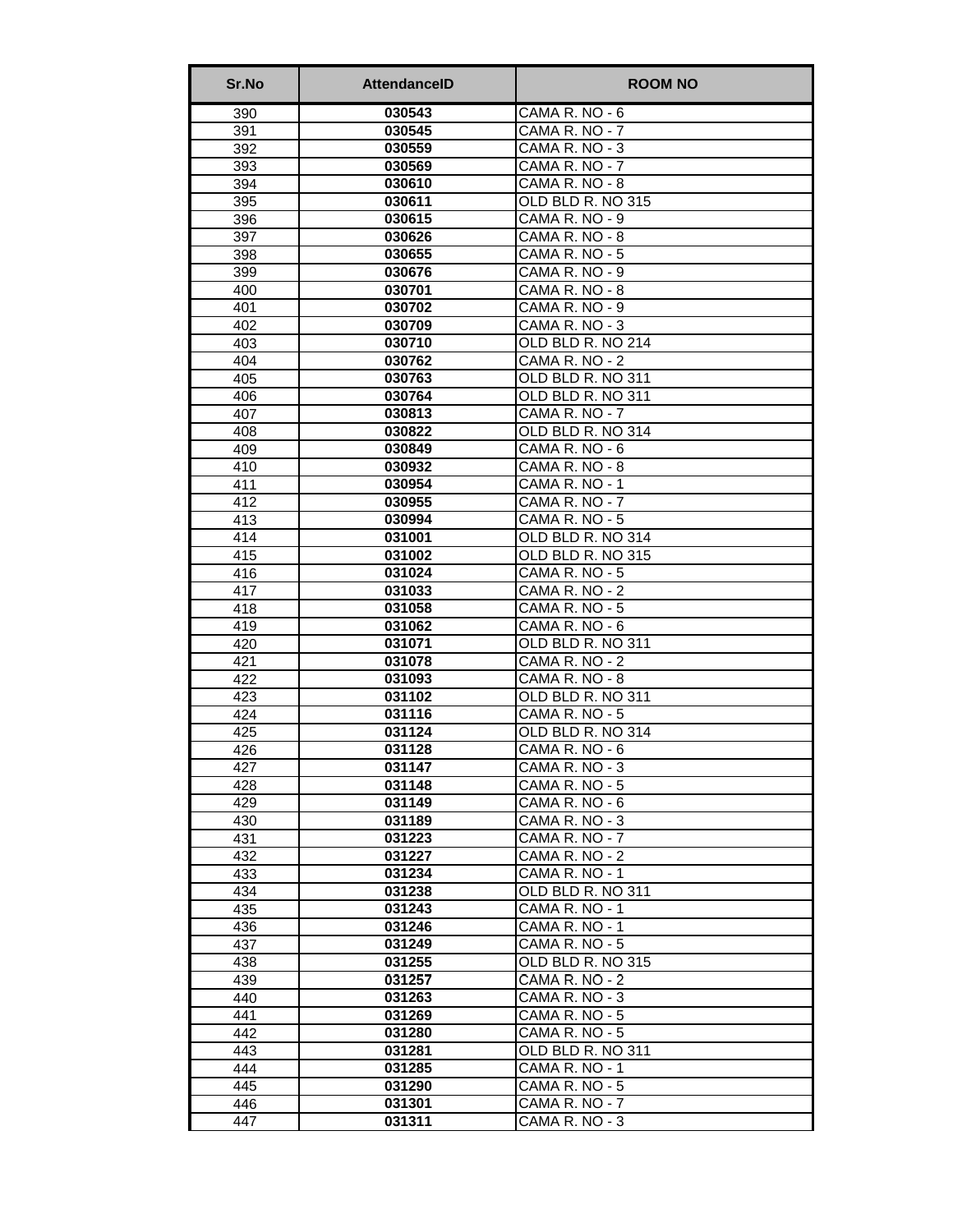| Sr.No      | <b>AttendancelD</b> | <b>ROOM NO</b>                   |
|------------|---------------------|----------------------------------|
| 448        | 031317              | OLD BLD R. NO 311                |
| 449        | 031320              | CAMA R. NO - 9                   |
| 450        | 031325              | OLD BLD R. NO 311                |
| 451        | 031329              | CAMA R. NO - 2                   |
| 452        | 031333              | $\overline{CAMA}$ R. NO - 7      |
| 453        | 031348              | CAMA R. NO - 7                   |
| 454        | 031364              | CAMA R. NO - 6                   |
| 455        | 031398              | OLD BLD R. NO 311                |
| 456        | 031405<br>031406    | CAMA R. NO - 5<br>CAMA R. NO - 2 |
| 457<br>458 | 031410              | CAMA R. NO - 3                   |
| 459        | 031427              | CAMA R. NO - 7                   |
| 460        | 031437              | CAMA R. NO - 9                   |
| 461        | 031438              | CAMA R. NO - 2                   |
| 462        | 031442              | OLD BLD R. NO 311                |
| 463        | 031459              | OLD BLD R. NO 214                |
| 464        | 031467              | OLD BLD R. NO 315                |
| 465        | 031502              | OLD BLD R. NO 311                |
| 466        | 031513              | CAMA R. NO - 7                   |
| 467        | 031525              | CAMA R. NO - 7                   |
| 468        | 031529              | CAMA R. NO - 3                   |
| 469        | 031532              | CAMA R. NO - 3                   |
| 470        | 031548              | OLD BLD R. NO 311                |
| 471        | 031549              | OLD BLD R. NO 315                |
| 472        | 031551              | CAMA R. NO - 2                   |
| 473        | 031558              | CAMA R. NO - 3                   |
| 474        | 031600              | CAMA R. NO - 9                   |
| 475        | 031606              | CAMA R. NO - 3                   |
| 476        | 031609              | CAMA R. NO - 6                   |
| 477        | 031621              | CAMA R. NO - 1                   |
| 478        | 031623              | CAMA R. NO - 9                   |
| 479        | 031625              | CAMA R. NO - 3                   |
| 480        | 031638              | CAMA R. NO - 9                   |
| 481        | 031656              | CAMA R. NO - 8                   |
| 482        | 031681              | CAMA R. NO - 9                   |
| 483<br>484 | 031690<br>031736    | CAMA R. NO - 6<br>CAMA R. NO - 5 |
| 485        | 031762              | OLD BLD R. NO 315                |
| 486        | 031766              | CAMA R. NO - 6                   |
| 487        | 031781              | CAMA R. NO - 3                   |
| 488        | 031827              | CAMA R. NO - 9                   |
| 489        | 031868              | CAMA R. NO - 7                   |
| 490        | 031872              | CAMA R. NO - 6                   |
| 491        | 031955              | CAMA R. NO - 3                   |
| 492        | 031956              | CAMA R. NO - 3                   |
| 493        | 031957              | OLD BLD R. NO 315                |
| 494        | 031959              | CAMA R. NO - 2                   |
| 495        | 032044              | CAMA R. NO - 5                   |
| 496        | 032048              | OLD BLD R. NO 314                |
| 497        | 032077              | CAMA R. NO - 1                   |
| 498        | 032080              | CAMA R. NO - 2                   |
| 499        | 032101              | OLD BLD R. NO 314                |
| 500        | 032103              | OLD BLD R. NO 315                |
| 501        | 032104              | CAMA R. NO - 7                   |
| 502        | 032121              | CAMA R. NO - 1                   |
| 503        | 032126              | CAMA R. NO - 6                   |
| 504        | 032129              | CAMA R. NO - 6                   |
| 505        | 032138              | CAMA R. NO - 1                   |